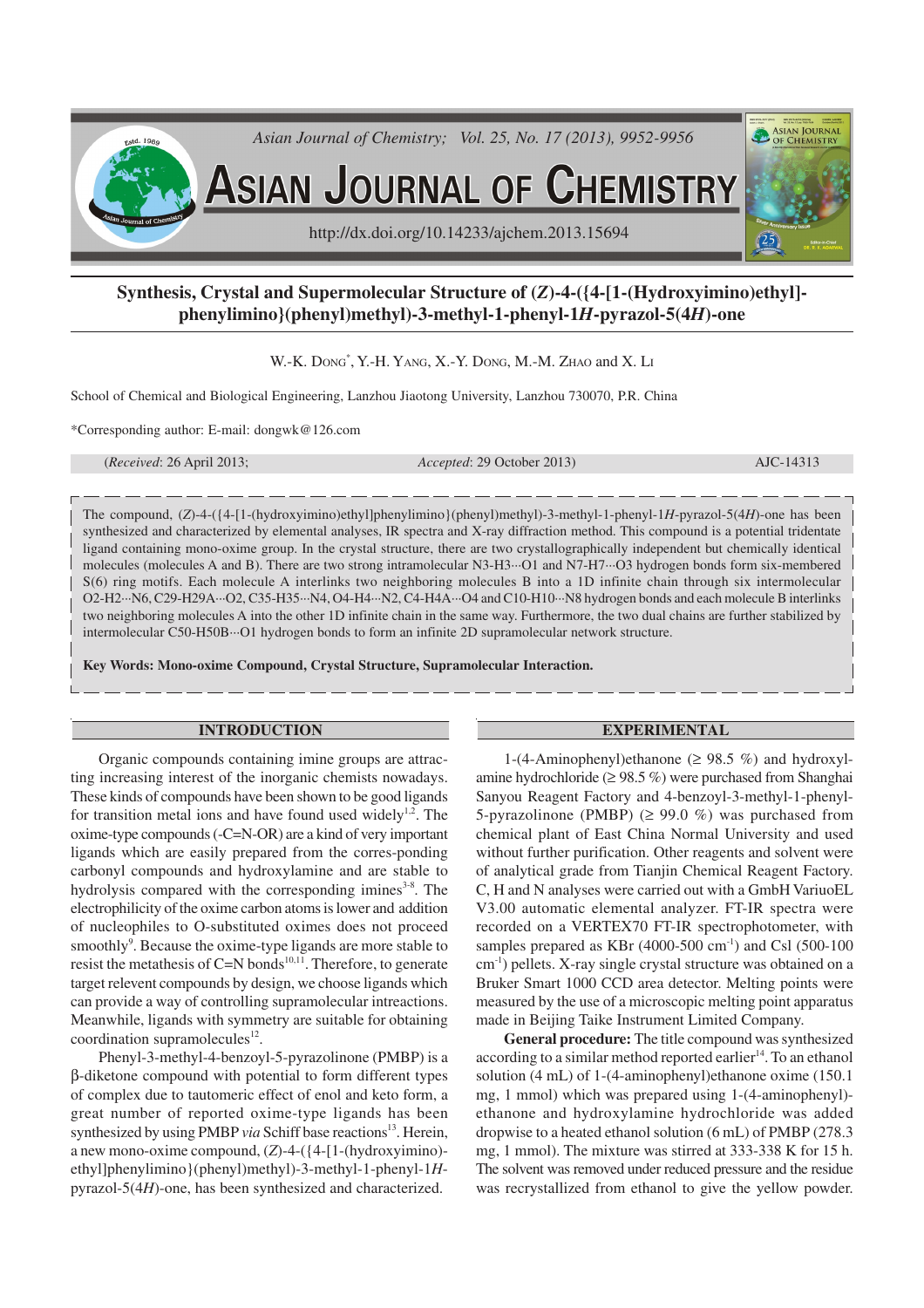Yield, 73.8 %. m.p. 523-524 K. Several yellow block-like crystals suitble for X-ray diffraction studies were obtained by slow evaporation from a solution of dichloromethane at room temperature for about two weeks. Anal. calcd. (%) for  $C_{25}H_{22}N_4O_2$ : C, 73.14; H, 5.41; N, 13.66. Found (%): C, 73.29; H, 5.58; N, 13.12.

**X-Ray structure determination:** The single crystal of the title compound with approximate dimensions of 0.50 mm  $\times$  0.20 mm  $\times$  0.15 mm was placed on a Bruker Smart 1000 diffractmeter equipped with Apex CCD area detector. The diffraction data were collected using a graphite monochromated MoK<sub>α</sub> radiation ( $\lambda$  = 0.071073 nm) at 298(2) K. The LP factor and semi-empiriccal absorption corrections were applied to the intensity data. The structure was solved by using the program SHELXS-97 and difference Fourier techniques and refined by full-matrix least-squares method on  $F<sup>2</sup>$  using SHELXL-97. The non-hydrogen atoms were refined anisotropically. Hydrogen atoms were added theoretically. The data collection and refinements of the title compound was given in Table-1.

| TABLE-1<br>CRYSTAL DATA AND STRUCTURE REFINEMENT<br>FOR THE TITLE COMPOUND |                                                |  |  |  |
|----------------------------------------------------------------------------|------------------------------------------------|--|--|--|
| Empirical formula                                                          | $C_{25}H_{22}N_{4}O_{2}$                       |  |  |  |
| Formula weight                                                             | 410.47                                         |  |  |  |
| Temperature $(K)$                                                          | 298(2)                                         |  |  |  |
| Wavelength (Å)                                                             | 0.71073                                        |  |  |  |
| Crystal system                                                             | Triclinic                                      |  |  |  |
| Space group                                                                | $P-1$                                          |  |  |  |
|                                                                            | $a = 9.5375(12)$ , $b = 11.2824(13)$ ,         |  |  |  |
| Cell dimensions $(A)^\circ$                                                | $c = 20.545(2)$                                |  |  |  |
|                                                                            | $\alpha$ = 97.3970(10), $\beta$ = 92.0430(10), |  |  |  |
|                                                                            | $\gamma = 99.280(2)$                           |  |  |  |
| Volume $(A^3)$                                                             | 2160.1(4)                                      |  |  |  |
| 7.                                                                         | $\overline{4}$                                 |  |  |  |
| Density (calculated) $(mg/m3)$                                             | 1.262                                          |  |  |  |
| Absorption coefficient $(mm^{-1})$                                         | 0.082                                          |  |  |  |
| F(000)                                                                     | 864                                            |  |  |  |
| Index ranges                                                               | $-1 < h < 11, -13 < k < 10, -24 < l < 22$      |  |  |  |
| Reflections collected/unique                                               | $10989/7534$ [R(int) = 0.0518]                 |  |  |  |
| Data/restraints/parameters                                                 | 7534/0/559                                     |  |  |  |
| Goodness of fit indicator                                                  | 0.818                                          |  |  |  |
| $R[I > 2\sigma(I)]$                                                        | $R_1 = 0.0548$ , w $R_2 = 0.0697$              |  |  |  |
| Largest diff. peak and hole                                                | 0.156 and -0.155 e. $A^{3}$                    |  |  |  |

### **RESULTS AND DISCUSSION**

**FT-IR spectra:** Key IR data of the title compound is given in Table-2. The IR spectrum exhibits several resonances in the  $4000-500$  cm<sup>-1</sup> region. In the Table-2, it is clear that the title compound has obvious  $v(O-H)$  absorption band at 3217 cm<sup>-1</sup>, which indicates that the title compound exists with the imine enol type structure not the enamine ketonic. The absorption bands which appeared near the 2964, 2875 and 2292  $\text{cm}^{\text{-1}}$  are assigned to ν(C-H) of the methyl or methylene. The absorption band of the title compound at 1732 cm<sup>-1</sup> assigns to  $v(C=0)$  to

the pyrazole alkone ring. The  $v(C-N)$  and  $v(N-H)$  absorption bands of pyrazole ring are at 1384 cm<sup>-1</sup> and 3059 cm<sup>-1</sup>, respectively. The strong IR bands at 1616 and 1589 cm<sup>-1</sup> are assigned to the ν(C=N) of the pyrazole ring and the alkyl chain.

**Crystal structure description:** X-ray crystallographic analysis reveals the crystal structure of the title compound. The bond lengths and bond angles are summarized in Tables 3 and 4. The ORTEP representation of the title compound is shown in Fig. 1. The title compound crystallizes in the triclinic system, space group P-1 and the unit cell contains two crystallographically independent but chemically identical molecules (molecules A and B, Fig. 1) consisting of a pyrazole ring, three benzene rings and a C=N-O group, *etc*. The dihedral angles between the central pyrazole (N1-N2-C1) and the benzene rings (C5-C10), (C12-C17) and (C18-C23) in molecules A are 31.73°, 66.29° and 48.77°, respectively. However, the dihedral angles between another central pyrazole (N5-N6-C26) and the related benzene rings (C30-C35), (C37-C42) and (C43- C48) molecules B are 37.02°, 71.93° and 60.75°, respectively. Consequently, the two molecular units are of distinct difference in structure.



Fig. 1. Molecular structure of title compound with the atomic numbering. Displacement ellipsoids for non-H atoms are drawn at the 30% probability level

**Supramolecular interaction:** In the crystal structure, there are two strong intramolecular N3-H3···O1 and N7- H7···O3 hydrogen bonds in molecules A and B between the -NH groups of the -C=NH groups and the ketone oxygen atoms of pyrazolone groups, which generate six-membered  $S(6)$  ring motifs (Table-5)<sup>15-18</sup>. In a pair of independent molecules A and B, each molecule A interlinks two neighbouring molecules B into a 1D infinite chain through six intermolecular O2-H2···N6, C29-H29A···O2, C35-H35···N4, O4-H4···N2, C4-H4A···O4 and C10-H10···N8 hydrogen bonds. And each molecule B interlinks two neighboring molecules A into the other 1D infinite chain in the same way (Fig. 2). In addition, two formed chains are held together by intermolecular C16- H16···O2, C23-H23···O3, C39-H39···O4 and C44-H44···O1 hydrogen bonds to form a 1D infinite dual chains (Fig. 3). Furthermore, this dual chains are further stabilized by intermolecular

| TABLE-2<br>KEY INFRARED ABSORPTION BANDS $(cm-1)$ OF THE TITLE COMPOUND |          |                  |          |          |          |            |
|-------------------------------------------------------------------------|----------|------------------|----------|----------|----------|------------|
| Compound                                                                | $v(O-H)$ | $v(C-H)$         | $v(C=O)$ | $v(C-N)$ | $v(N-H)$ | $v(C=N)$   |
| $C_{25}H_{22}N_4O_2$                                                    | 3217     | 2964, 2875, 2292 | 1732     | !384     | 3059     | 1616, 1589 |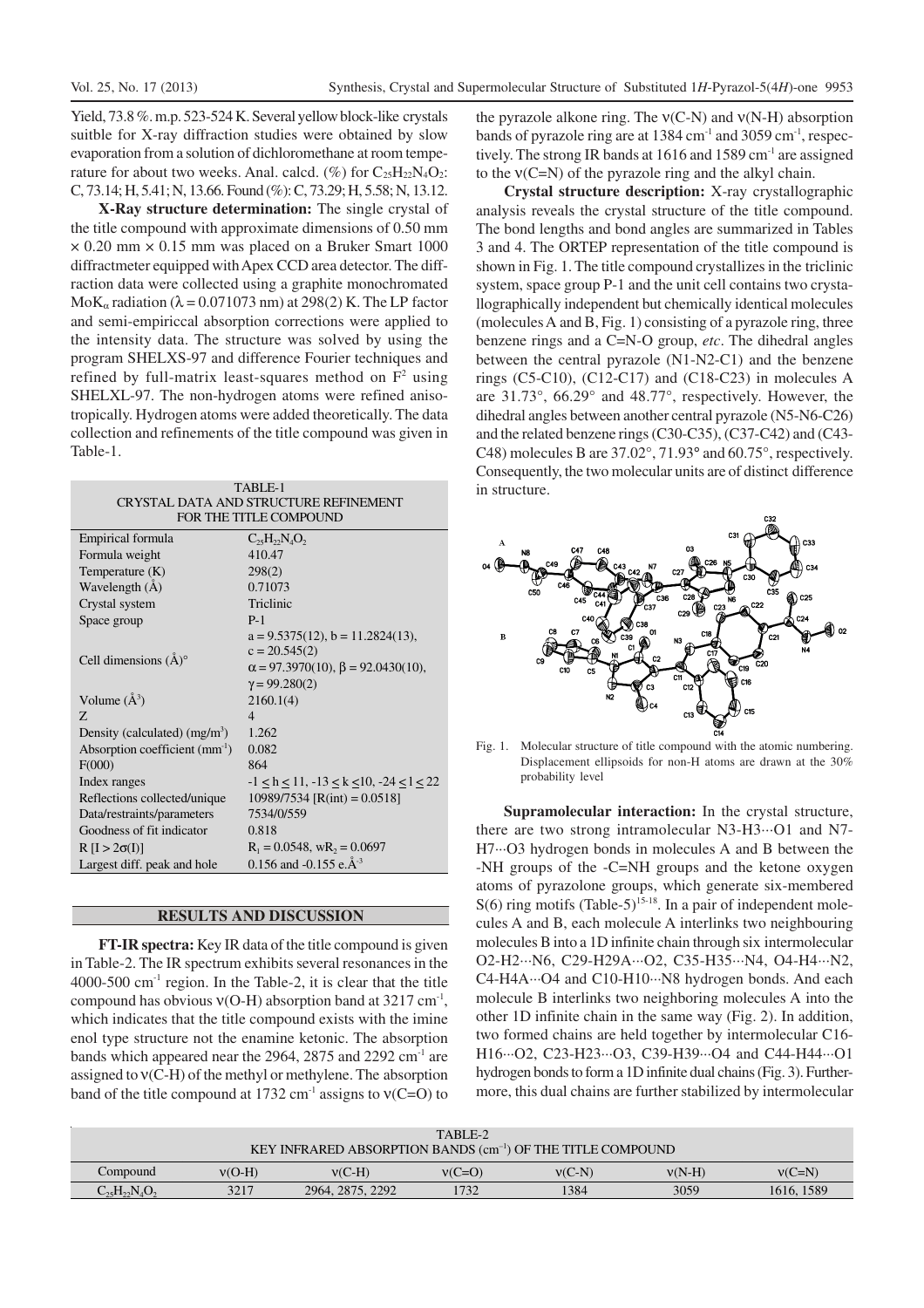9954 Dong *et al. Asian J. Chem.*

Ξ

| TABLE-3<br>SELECTED BOND LENGTHS (Å) OF THE TITLE COMPOUND |          |                  |          |                   |          |                   |          |
|------------------------------------------------------------|----------|------------------|----------|-------------------|----------|-------------------|----------|
| <b>B</b> ond                                               | Length   | <b>B</b> ond     | Length   | <b>B</b> ond      | Length   | <b>B</b> ond      | Length   |
| $N(1)-C(1)$                                                | 1.375(4) | $O(3)$ -C $(26)$ | 1.247(4) | $C(16)-C(17)$     | 1.373(5) | $C(33)-C(34)$     | 1.373(6) |
| $N(1)-N(2)$                                                | 1.418(4) | $C(1)-C(2)$      | 1.439(5) | $C(18)-C(19)$     | 1.345(4) | $C(34)-C(35)$     | 1.391(5) |
| $N(1)-C(5)$                                                | 1.427(4) | $C(2)-C(11)$     | 1.412(4) | $C(18)-C(23)$     | 1.377(4) | $C(36)-C(37)$     | 1.482(5) |
| $N(2)-C(3)$                                                | 1.316(4) | $C(2)-C(3)$      | 1.433(4) | $C(19)-C(20)$     | 1.398(4) | $C(37) - C(38)$   | 1.382(5) |
| $N(3)-C(11)$                                               | 1.339(4) | $C(3)-C(4)$      | 1.503(4) | $C(20)$ - $C(21)$ | 1.394(4) | $C(37) - C(42)$   | 1.383(5) |
| $N(3)-C(18)$                                               | 1.455(4) | $C(5)-C(6)$      | 1.382(5) | $C(21) - C(22)$   | 1.354(4) | $C(38) - C(39)$   | 1.372(5) |
| $N(4)-C(24)$                                               | 1.262(4) | $C(5) - C(10)$   | 1.384(5) | $C(21)-C(24)$     | 1.506(4) | $C(39) - C(40)$   | 1.374(5) |
| $N(4)-O(2)$                                                | 1.409(3) | $C(6)-C(7)$      | 1.404(5) | $C(22) - C(23)$   | 1.401(4) | $C(40)-C(41)$     | 1.371(5) |
| $N(5)-C(26)$                                               | 1.390(4) | $C(7)$ - $C(8)$  | 1.362(5) | $C(24)-C(25)$     | 1.515(4) | $C(41) - C(42)$   | 1.380(5) |
| $N(5)$ - $N(6)$                                            | 1.410(3) | $C(8)-C(9)$      | 1.376(6) | $C(26) - C(27)$   | 1.446(5) | $C(43) - C(44)$   | 1.357(4) |
| $N(5)-C(30)$                                               | 1.433(4) | $C(9) - C(10)$   | 1.403(5) | $C(27) - C(36)$   | 1.398(4) | $C(43) - C(48)$   | 1.396(5) |
| $N(6)-C(28)$                                               | 1.310(4) | $C(11)-C(12)$    | 1.471(5) | $C(27)$ -C $(28)$ | 1.445(4) | $C(44) - C(45)$   | 1.389(4) |
| $N(7)-C(36)$                                               | 1.348(4) | $C(12)-C(17)$    | 1.383(5) | $C(28) - C(29)$   | 1.486(4) | $C(45)$ -C $(46)$ | 1.382(4) |
| $N(7)-C(43)$                                               | 1.438(4) | $C(12)-C(13)$    | 1.387(5) | $C(30)-C(35)$     | 1.367(5) | $C(46) - C(47)$   | 1.392(4) |
| $N(8)-C(49)$                                               | 1.280(4) | $C(13)-C(14)$    | 1.381(5) | $C(30) - C(31)$   | 1.390(5) | $C(46) - C(49)$   | 1.474(4) |
| $N(8)-O(4)$                                                | 1.415(3) | $C(14)-C(15)$    | 1.371(5) | $C(31) - C(32)$   | 1.399(4) | $C(47)$ - $C(48)$ | 1.372(4) |
| $O(1)-C(1)$                                                | 1.247(4) | $C(15)-C(16)$    | 1.392(5) | $C(32) - C(33)$   | 1.363(5) | $C(49) - C(50)$   | 1.500(4) |

| TABLE-4<br>BOND ANGLES (°) OF THE TITLE COMPOUND |          |                      |          |                             |          |  |
|--------------------------------------------------|----------|----------------------|----------|-----------------------------|----------|--|
| Bond                                             | Angle    | Bond                 | Angle    | Bond                        | Angle    |  |
| $C(1)-N(1)-N(2)$                                 | 112.4(3) | $C(42)$ -C(37)-C(36) | 120.8(5) | $C(46)-C(45)-C(44)$         | 121.6(4) |  |
| $C(1)-N(1)-C(5)$                                 | 127.2(4) | $C(39)-C(38)-C(37)$  | 119.7(5) | $N(1)-C(1)-C(2)$            | 104.1(4) |  |
| $N(2)-N(1)-C(5)$                                 | 120.3(3) | $C(38)-C(39)-C(40)$  | 121.4(5) | $C(11)-C(2)-C(3)$           | 131.1(4) |  |
| $C(3)-N(2)-N(1)$                                 | 105.8(3) | $N(6)-N(5)-C(30)$    | 119.3(3) | $C(11)-C(2)-C(1)$           | 122.3(4) |  |
| $C(11)-N(3)-C(18)$                               | 127.6(3) | $C(28)-N(6)-N(5)$    | 105.8(3) | $C(3)-C(2)-C(1)$            | 106.5(3) |  |
| $C(24)-N(4)-O(2)$                                | 112.5(3) | $C(36)-N(7)-C(43)$   | 125.5(3) | $N(2)-C(3)-C(2)$            | 111.1(4) |  |
| $C(26)$ -N(5)-N(6)                               | 113.7(3) | $C(49)$ -N(8)-O(4)   | 111.9(3) | $N(2)-C(3)-C(4)$            | 118.6(4) |  |
| $C(26)$ -N(5)-C(30)                              | 127.0(4) | $O(1)-C(1)-N(1)$     | 125.4(4) | $C(2)-C(3)-C(4)$            | 130.2(4  |  |
| $C(6)-C(5)-C(10)$                                | 119.8(4) | $O(1)-C(1)-C(2)$     | 130.5(4) | $C(21)-C(24)-C(25)$         | 118.3(4) |  |
| $C(6)-C(5)-N(1)$                                 | 120.2(4) | $C(14)-C(15)-C(16)$  | 118.9(5) | $O(3)$ -C $(26)$ -N $(5)$   | 127.3(4) |  |
| $C(10)-C(5)-N(1)$                                | 119.9(4) | $C(17)-C(16)-C(15)$  | 121.4(5) | $O(3)-C(26)-C(27)$          | 130.3(4) |  |
| $C(5)-C(6)-C(7)$                                 | 119.9(5) | $C(16)-C(17)-C(12)$  | 119.1(5) | $N(5)-C(26)-C(27)$          | 102.4(3) |  |
| $C(8)-C(7)-C(6)$                                 | 119.8(5) | $C(19)-C(18)-C(23)$  | 121.9(4) | $C(36)-C(27)-C(28)$         | 130.7(4) |  |
| $C(7)$ -C(8)-C(9)                                | 121.1(6) | $C(19)-C(18)-N(3)$   | 122.6(4) | $C(36)-C(27)-C(26)$         | 122.1(4) |  |
| $C(8)-C(9)-C(10)$                                | 119.4(5) | $C(23)-C(18)-N(3)$   | 115.4(4) | $C(28)$ -C(27)-C(26)        | 107.1(3) |  |
| $C(5)-C(10)-C(9)$                                | 119.9(4) | $C(18)-C(19)-C(20)$  | 120.3(4) | $N(6)-C(28)-C(27)$          | 110.9(4) |  |
| $N(3)-C(11)-C(2)$                                | 115.5(4) | $C(21)-C(20)-C(19)$  | 118.7(4) | $N(6)$ -C(28)-C(29)         | 118.6(4) |  |
| $N(3)-C(11)-C(12)$                               | 120.4(3) | $C(22)-C(21)-C(20)$  | 120.2(4) | $N(6)$ -C(28)-C(29)         | 130.4(4) |  |
| $C(2)-C(11)-C(12)$                               | 123.9(4) | $C(22)-C(21)-C(24)$  | 122.5(4) | $C(35)-C(30)-C(31)$         | 120.8(4) |  |
| $C(17)-C(12)-C(13)$                              | 120.1(4) | $C(20)-C(21)-C(24)$  | 117.4(4) | $C(35)-C(30)-N(5)$          | 119.6(4) |  |
| $C(17)-C(12)-C(11)$                              | 120.3(5) | $C(21)-C(22)-C(23)$  | 121.0(4) | $C(31)-C(30)-N(5)$          | 119.6(4) |  |
| $C(13)-C(12)-C(11)$                              | 119.6(4) | $C(18)-C(23)-C(22)$  | 118.0(4) | $C(30)-C(31)-C(32)$         | 118.5(4) |  |
| $C(14)-C(13)-C(12)$                              | 119.8(4) | $N(4)-C(24)-C(21)$   | 115.9(4) | $C(33)-C(32)-C(31)$         | 119.6(5) |  |
| $C(15)-C(14)-C(13)$                              | 120.7(5) | $N(4)-C(24)-C(25)$   | 125.8(3) | $C(45)-C(46)-C(47)$         | 117.6(3) |  |
| $C(32)$ -C $(33)$ -C $(34)$                      | 122.3(5) | $C(41)-C(40)-C(39)$  | 119.2(5) | $C(45)$ -C $(46)$ -C $(49)$ | 122.1(4) |  |
| $C(33)-C(34)-C(35)$                              | 118.2(5) | $C(40)-C(41)-C(42)$  | 119.8(5) | $C(47)$ -C $(46)$ -C $(49)$ | 120.3(4) |  |
| $C(30)-C(35)-C(34)$                              | 120.6(5) | $C(41)-C(42)-C(37)$  | 120.9(5) | $C(48)-C(47)-C(46)$         | 121.6(4) |  |
| $N(7)-C(36)-C(27)$                               | 117.5(4) | $C(44)-C(43)-C(48)$  | 120.4(4) | $C(47)$ -C $(48)$ -C $(43)$ | 119.2(4) |  |
| $N(7)-C(36)-C(37)$                               | 119.3(3) | $C(44)-C(43)-N(7)$   | 119.6(4) | $N(8)-C(49)-C(46)$          | 115.3(4) |  |
| $C(27)$ -C(36)-C(37)                             | 123.2(4) | $C(48)-C(43)-N(7)$   | 119.8(4) | $N(8)-C(49)-C(50)$          | 123.6(3) |  |
| $C(38)$ -C $(37)$ -C $(42)$                      | 118.8(4) | $C(43)-C(44)-C(45)$  | 119.6(4) | $C(46)-C(49)-C(50)$         | 121.1(4) |  |
| $C(38)$ -C $(37)$ -C $(36)$                      | 120.4(5) |                      |          |                             |          |  |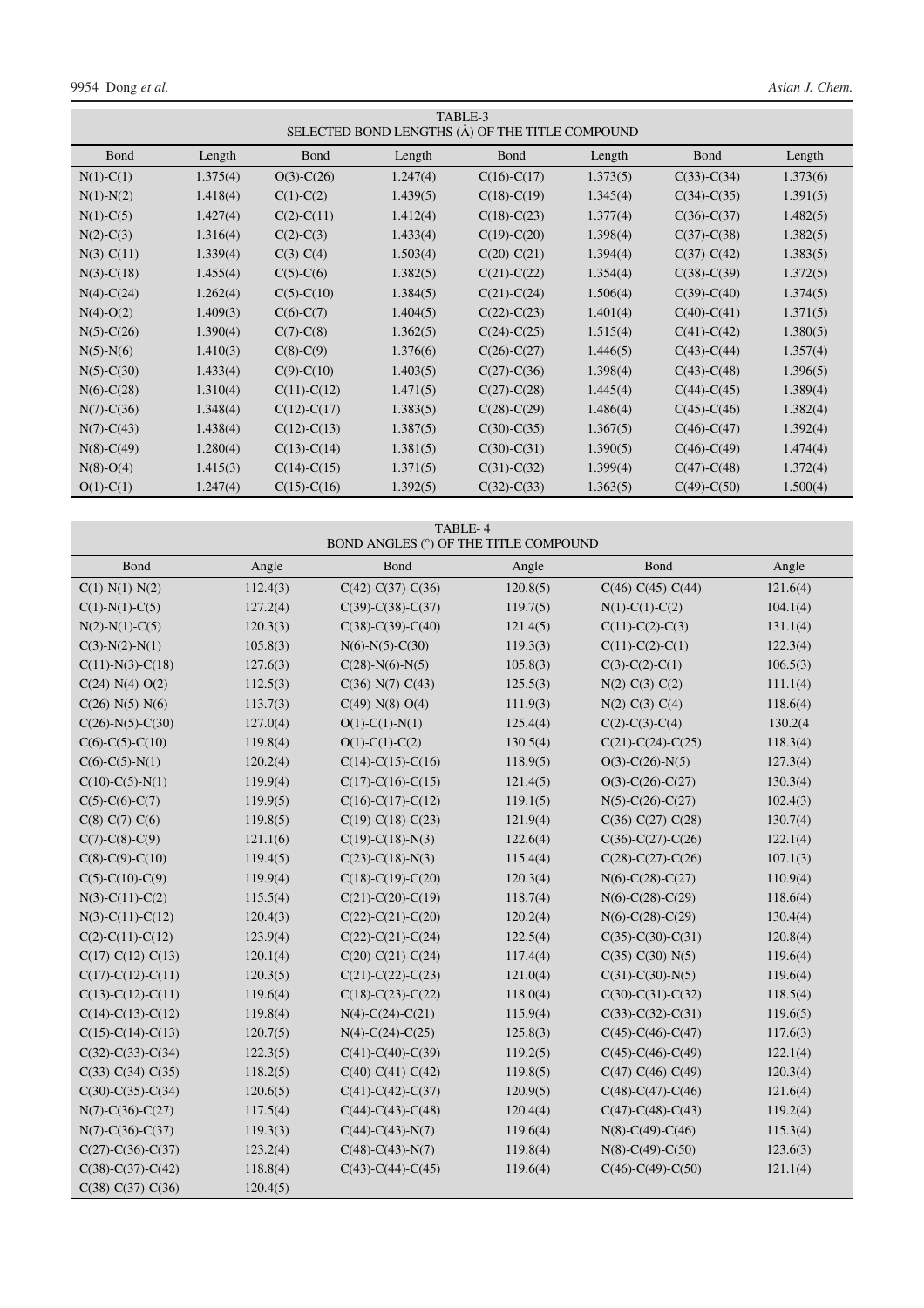



Fig. 2. Part of the infinite 1D chain motif of the title compound (hydrogen atoms, except those forming hydrogen bonds, are omitted for clarity)



Fig. 3. Part of the infinite 1D chain motif of the title compound (hydrogen atoms, except those forming hydrogen bonds, are omitted for clarity)



Fig. 4. View of infinite 2D supramolecular network of the title compound on the bc plane (hydrogen atoms, except those forming hydrogen bonds, are omitted for clarity)

| TABLE-5                                 |          |                 |                                   |        |  |
|-----------------------------------------|----------|-----------------|-----------------------------------|--------|--|
| HYDROGEN BONDING DISTANCES (Å) AND BOND |          |                 |                                   |        |  |
|                                         |          |                 | ANGLES (°) FOR THE TITLE COMPOUND |        |  |
| $D-HA$                                  | $d(D-H)$ | $d(H \cdots A)$ | $d(D \cdots A)$                   | ∠D-H…A |  |
| $N3-H3\cdots O1$                        | 0.86     | 1.95            | 2.674(3)                          | 172    |  |
| $N7-H7O3$                               | 0.86     | 2.01            | 2.705(3)                          | 138    |  |
| $C44-H44O1$                             | 0.96     | 2.26            | 2.639(3)                          | 102    |  |
| $O2-H2 \cdots N6$                       | 0.82     | 2.04            | 2.851(3)                          | 172    |  |
| $O4 - H4 \cdots N2$                     | 0.82     | 2.05            | 2.804(3)                          | 154    |  |
| $C4-H4AO4$                              | 0.96     | 2.59            | 3.390(3)                          | 140    |  |
| $C10-H10N8$                             | 0.93     | 2.49            | 3.319(3)                          | 149    |  |
| $C16-H16O2$                             | 0.93     | 2.59            | 3.440(3)                          | 152    |  |
| $C35-H35N4$                             | 0.93     | 2.54            | 3.295(3)                          | 139    |  |
| $C39-H39O4$                             | 0.93     | 2.53            | 3.447(3)                          | 169    |  |
| $C50-H50BO1$                            | 0.96     | 2.38            | 3.217(3)                          | 146    |  |

C50-H50B···O1 hydrogen bonds to form an infinite 2D supramolecular network (Fig. 4).

# **ACKNOWLEDGEMENTS**

This work was supported by the Foundation of Preparative Research of Jin-Chuan Corporation (No. 209125-1102, 1103), the Fundamental Research Funds for the Gansu Province Universities (212086) and the science and technology support funds of Lanzhou Jiaotong University (ZC2012003), which are gratefully acknowledged.